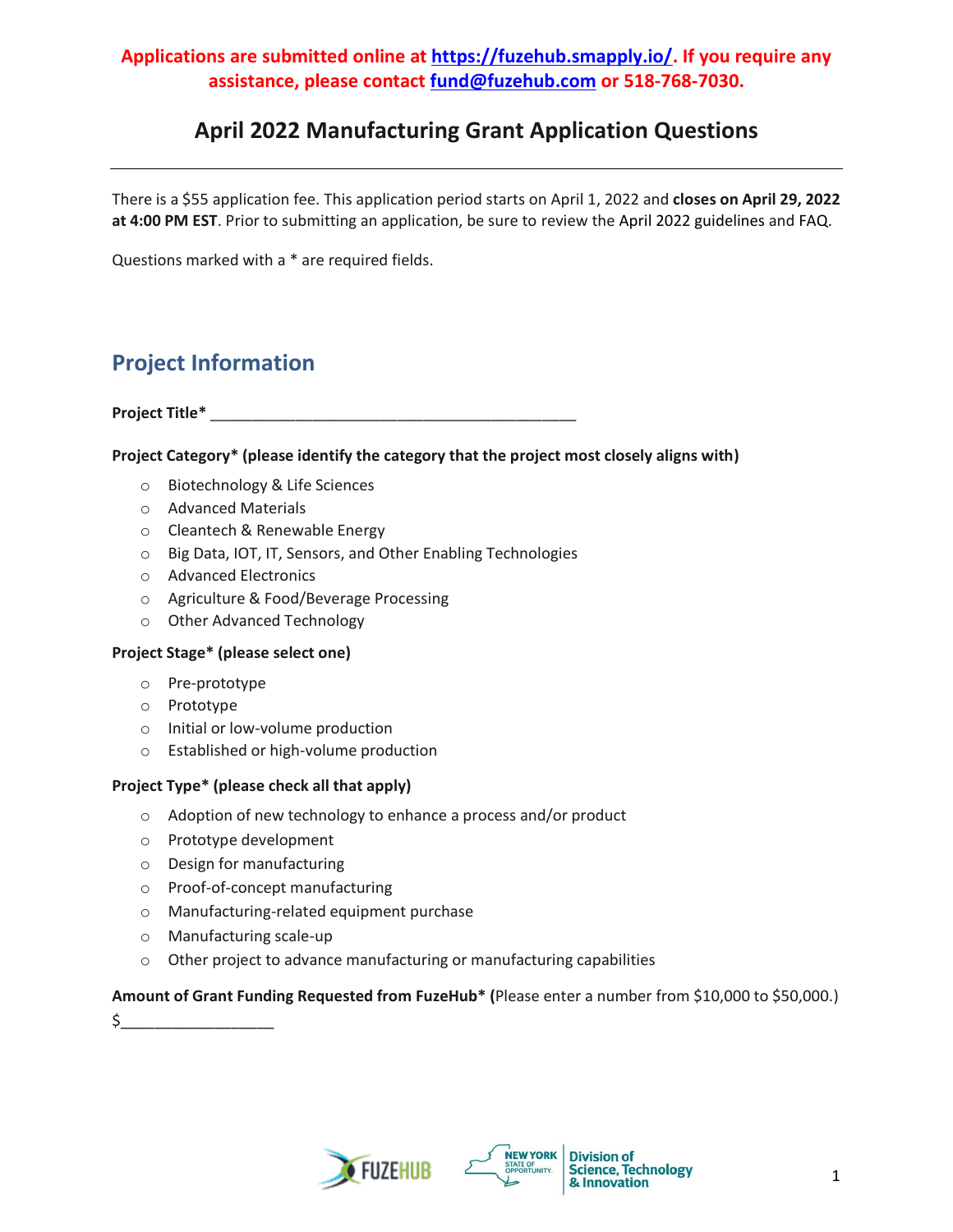# **Not-for-Profit Applicant Organization Information**

| Legal Name of Not-for-Profit Applicant Organization* Legal Name Controller Control of the Control of the Unit                                              |
|------------------------------------------------------------------------------------------------------------------------------------------------------------|
| If Not-for-Profit Applicant Organization is a University, the Subset of The University Must Be Identified,                                                 |
|                                                                                                                                                            |
| Applicant Organization Employer Identification Number (EIN) / Tax ID Number*                                                                               |
| <b>Contact Person Salutation</b><br><u> 1980 - Jan Barnett, mars andrewski filozof, mars andrewski filozof, mars andrewski filozof, mars andrewski fil</u> |
|                                                                                                                                                            |
|                                                                                                                                                            |
|                                                                                                                                                            |
|                                                                                                                                                            |
|                                                                                                                                                            |
| State* _________________                                                                                                                                   |
|                                                                                                                                                            |
| <b>Applicant Contact Phone Number*</b>                                                                                                                     |
| <b>Applicant Contact Email Address*</b>                                                                                                                    |

# **Company Information**

#### **Company/Companies\***

Please select the number of company/companies involved in the project – this should be the small to medium-sized company/companies (SME) which will benefit from the project.

- o 1
- o 2
- o 3
- o 4
- o 5 or more

[The information prompts will correspond with the number of companies selected. If you select 5 or more, you will be asked to provide information for the five main companies.]

| Legal Company Name (include DBA if applicable) *                                                               |
|----------------------------------------------------------------------------------------------------------------|
| Total Number of Current Employees Across the Entire Firm or Enterprise Worldwide*                              |
|                                                                                                                |
| <b>Company Contact Title*</b>                                                                                  |
| Company Physical Address (New York Location) *                                                                 |
|                                                                                                                |
|                                                                                                                |
|                                                                                                                |
|                                                                                                                |
| <b>Company Contact Phone Number*</b>                                                                           |
| Company Contact Email Address* North Company Contact Email Address* North Company Contact Email Address And Co |
| <b>Company Website Address</b>                                                                                 |
| Company Headquarters Address* (if any part of the company is located outside of New York, please               |
| provide a brief explanation). This section must be completed if the company is incorporated outside of         |

New York. (200 max characters)



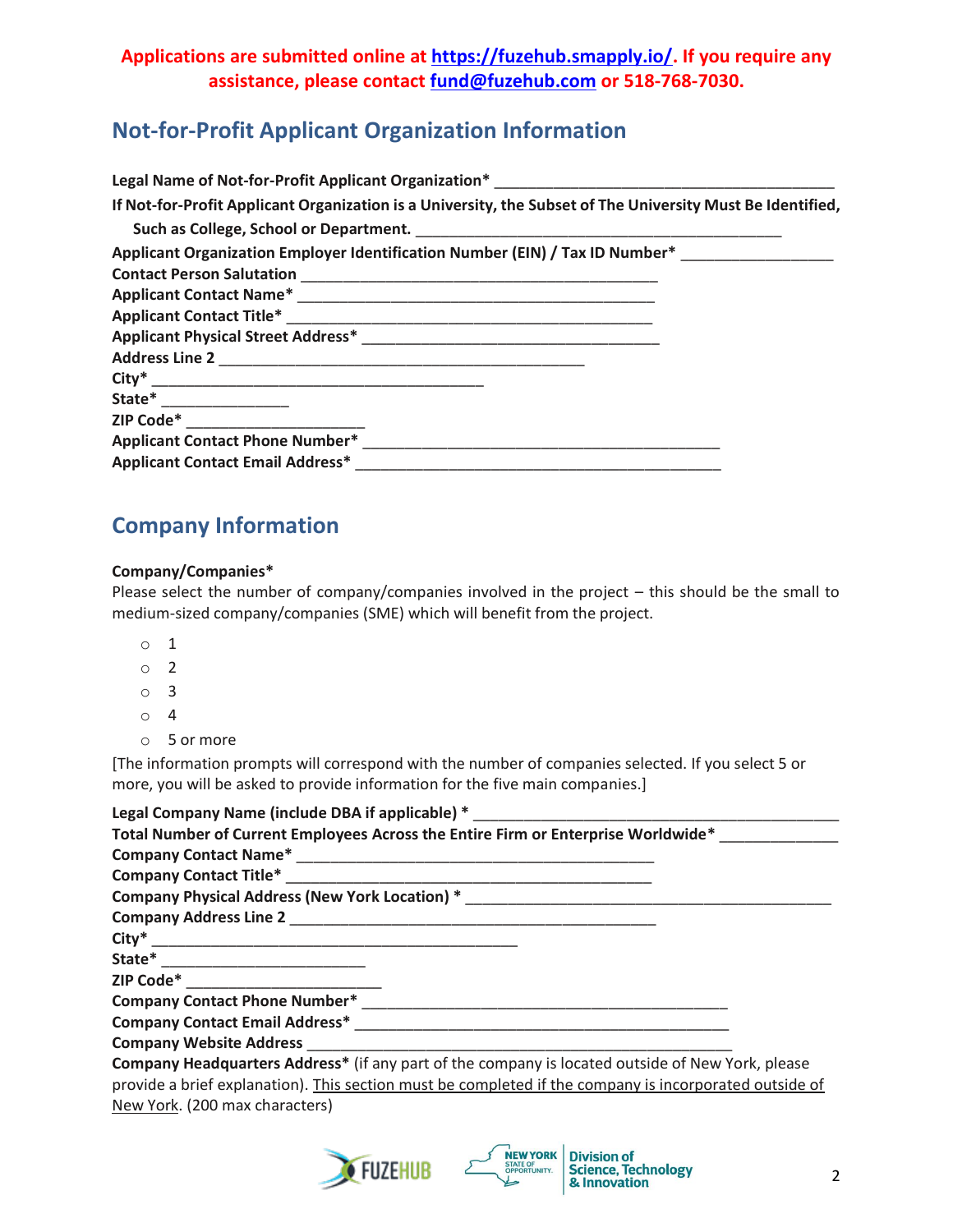**Company Manufacturing Facility Address\* (if there are more than one, please list the multiple addresses) (**200 max characters)

D&B DUNs Number\* (manufacturing partner must be registered with D&B) \_

#### **Business Certifications:**

Does your company have a formal NYS business certification?

- o Minority and Women Business Development (MWBE)
- o Veteran-Owned Small Business (VOSB)
- o Service-Disabled Veteran-Owned Business (SDVOB)
- o Disadvantaged Business Enterprise (DBE)

#### **Startup Status**

- o Revenue less than \$2 million to date
- o In business for 5 years or less (7 years or less for the life sciences, biomedical or medical device industries)

# **Project Proposal – Application Questions**

#### **Please provide a brief project description for media purposes. \***

Information contained in this 2-5 sentence description will be used for publication, should the project be awarded. (1000 max characters)

- This answer must make sense to people unfamiliar with the project when published without any other project background or reference
- Use third person
- Be clear but concise

### **How is this project transformational, unique, or likely to lead to new or improved products or technologies? \*** (2000 max characters)

• This is a high scoring category, so include compelling supporting information. We are looking at awarding the most innovative projects in the pool of applications.

### **Describe the expected economic impact on the company/companies involved in terms of new/retained sales, cost/time savings, new investment, new/retained jobs, product or process improvement, new market(s), etc. (provide supporting information if available.) \***

Include a timeline or timeframe for each impact. (2000 max characters)

- Use data to support the impacts claimed
- Include as much detail as possible
- Quantify, even if it's an estimate "will create 1 job" is better than "will create jobs"

### **Please explain the not-for-profit role in this project. \*** (500 max characters)

- Is there a transfer of knowledge/know-how/services/value?
- Have the not-for-profit and the industry partner worked together before?
	- o What was the result(s) of the previous partnership?





**Division of** Science, Technology<br>
& Innovation 3